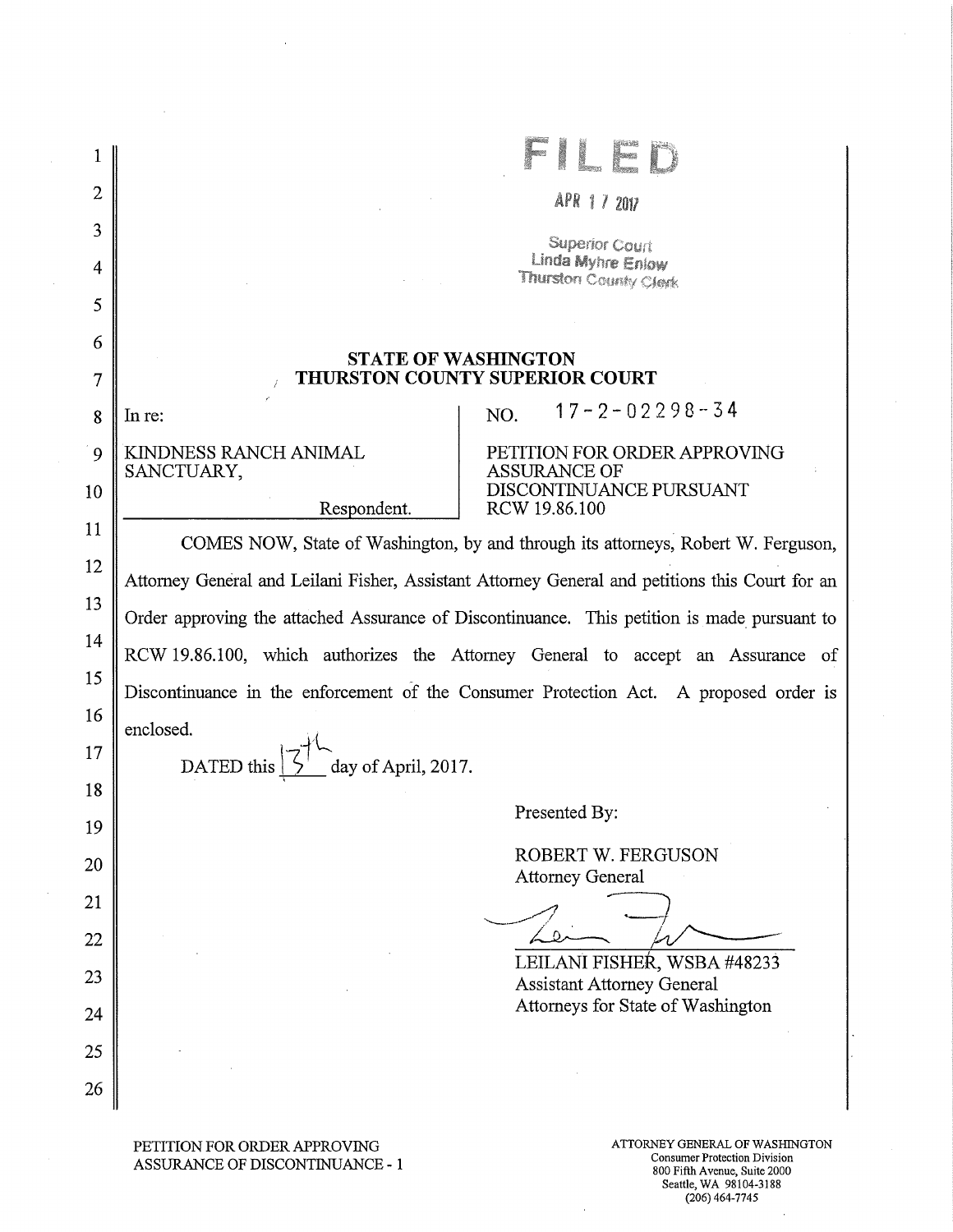|                |                                                                                          | APR 1 8 2017                                                                                  |  |  |
|----------------|------------------------------------------------------------------------------------------|-----------------------------------------------------------------------------------------------|--|--|
| $\overline{2}$ |                                                                                          | <b>Superior Court</b>                                                                         |  |  |
| 3              |                                                                                          | Linda Myhre Enlow<br>Thurston County Clerk                                                    |  |  |
| 4              |                                                                                          |                                                                                               |  |  |
| 5              |                                                                                          |                                                                                               |  |  |
| 6              |                                                                                          |                                                                                               |  |  |
| 7              |                                                                                          | <b>STATE OF WASHINGTON</b><br>THURSTON COUNTY SUPERIOR COURT                                  |  |  |
| 8              | In re:                                                                                   | $17 - 2 - 02298 - 34$<br>NO.                                                                  |  |  |
| 9              | KINDNESS RANCH ANIMAL                                                                    | ORDER APPROVING ASSURANCE<br>OF DISCONTINUANCE PURSUANT                                       |  |  |
| 10             | SANCTUARY,                                                                               | RCW 19.86.100                                                                                 |  |  |
| 11             | Respondent.                                                                              |                                                                                               |  |  |
| 12             |                                                                                          | Pursuant to RCW 19.86.100, which authorizes the Attorney General to accept an                 |  |  |
| 13             | Assurance of Discontinuance in the enforcement of the Consumer Protection Act, the Court |                                                                                               |  |  |
| 14             |                                                                                          | hereby approves and orders entry of the Assurance of Discontinuance in this matter. Following |  |  |
| 15             | entry of the Assurance of Discontinuance, the clerk is directed to close this matter.    |                                                                                               |  |  |
| 16             |                                                                                          |                                                                                               |  |  |
| 17             | DATED this You day of WAV                                                                |                                                                                               |  |  |
| 18             |                                                                                          | REBEKAH ZINN                                                                                  |  |  |
| 19             |                                                                                          | COURT COMMISSIONER<br><b>JUDGE/COURT COMMISSIONER</b>                                         |  |  |
| 20             |                                                                                          |                                                                                               |  |  |
|                | Approved for Entry and Presented By:                                                     | Approved for Entry; Notice of                                                                 |  |  |
| 21             | ROBERT W. FERGUSON                                                                       | Presentation Waived:                                                                          |  |  |
| 22             | <b>Attorney General</b>                                                                  |                                                                                               |  |  |
| 23             |                                                                                          |                                                                                               |  |  |
| 24             | LEILANI FISHER, WSBA# 48233                                                              | Attorney for Kindness Ranch Animal                                                            |  |  |
| 25             | <b>Assistant Attorney General</b><br>Attorneys for State of Washington                   | Sanctuary                                                                                     |  |  |
| 26             |                                                                                          |                                                                                               |  |  |
|                | ORDER APPROVING ASSURANCE OF                                                             | ATTORNEY GENERAL OF WASHINGTON                                                                |  |  |

Consumer Protection Division 800 Fifth Avenue, Suite 2000 Seattle, WA 98104-3188 (206) 464-7745

 $\hat{\boldsymbol{\theta}}$ 

J,

DISCONTINUANCE - 1

 $\sim$ 

 $\sim$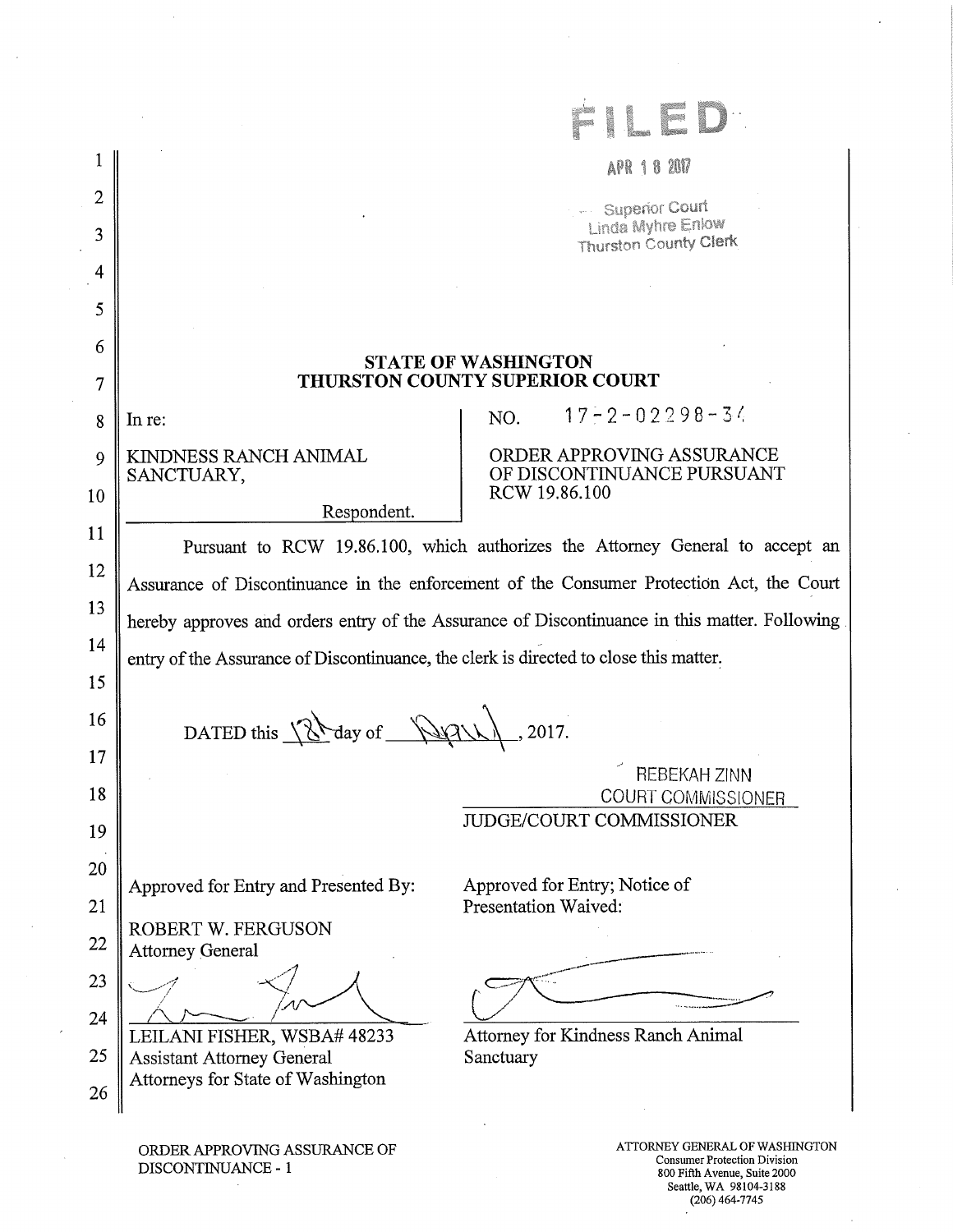| 1              |                                                                                                 |                                                                                                                                  |  |
|----------------|-------------------------------------------------------------------------------------------------|----------------------------------------------------------------------------------------------------------------------------------|--|
| $\overline{2}$ |                                                                                                 | APR 18 2017                                                                                                                      |  |
| 3              |                                                                                                 | <b>Superior Court</b>                                                                                                            |  |
| 4              |                                                                                                 | <b>Linda Myhre Enlow</b><br>Thurston County Clerk                                                                                |  |
| 5              |                                                                                                 |                                                                                                                                  |  |
| 6              |                                                                                                 |                                                                                                                                  |  |
| 7              | <b>STATE OF WASHINGTON</b><br><b>THURSTON COUNTY SUPERIOR COURT</b>                             |                                                                                                                                  |  |
| 8              | In re:                                                                                          | $17 - 2 - 02298 - 39$<br>NO.                                                                                                     |  |
| 9              | KINDNESS RANCH ANIMAL<br>SANCTUARY,                                                             | <b>ASSURANCE OF</b><br><b>DISCONTINUANCE</b>                                                                                     |  |
| 10             |                                                                                                 |                                                                                                                                  |  |
| 11             | Respondent.                                                                                     |                                                                                                                                  |  |
| 12             |                                                                                                 |                                                                                                                                  |  |
| 13             |                                                                                                 | The State of Washington, by and through its attorneys, Robert W. Ferguson, Attorney                                              |  |
| 14             | General, and Leilani Fisher, Assistant Attorney General, files this Assurance of Discontinuance |                                                                                                                                  |  |
| 15             | pursuant to RCW 19.86.100.                                                                      |                                                                                                                                  |  |
| 16             | 1.                                                                                              | The Attorney General initiated an investigation into the charitable registration                                                 |  |
| 17             | status of the Respondent, Kindness Ranch Animal Sanctuary.                                      |                                                                                                                                  |  |
| $\cdot$ 18     | 2. .                                                                                            | The Attorney General deems the following to constitute unfair or deceptive acts or                                               |  |
| $^{\prime}19$  |                                                                                                 | practices in violation of the Consumer Protection Act, RCW 19.86.020, and violations of the                                      |  |
| 20             | Charitable Solicitation Act, RCW 19.09:                                                         |                                                                                                                                  |  |
| 21             |                                                                                                 | Soliciting or collecting charitable contributions from the general                                                               |  |
| 22             |                                                                                                 | public in the state of Washington, without registering as a<br>charitable organization with the Washington Secretary of State as |  |
| 23             | required by RCW 19.09.                                                                          |                                                                                                                                  |  |
| 24             | 3.                                                                                              | Respondent agrees to cease operating as a charitable organization in the state of                                                |  |
| 25             |                                                                                                 | Washington unless and until Respondent has successfully registered as a charitable organization                                  |  |
| 26             |                                                                                                 | with the Washington Secretary of State. If Respondent continues to operate as a charitable                                       |  |
|                |                                                                                                 |                                                                                                                                  |  |

 $\bar{z}$ 

 $\rightarrow$ 

 $\epsilon^{\pm}$ 

 $\bar{z}$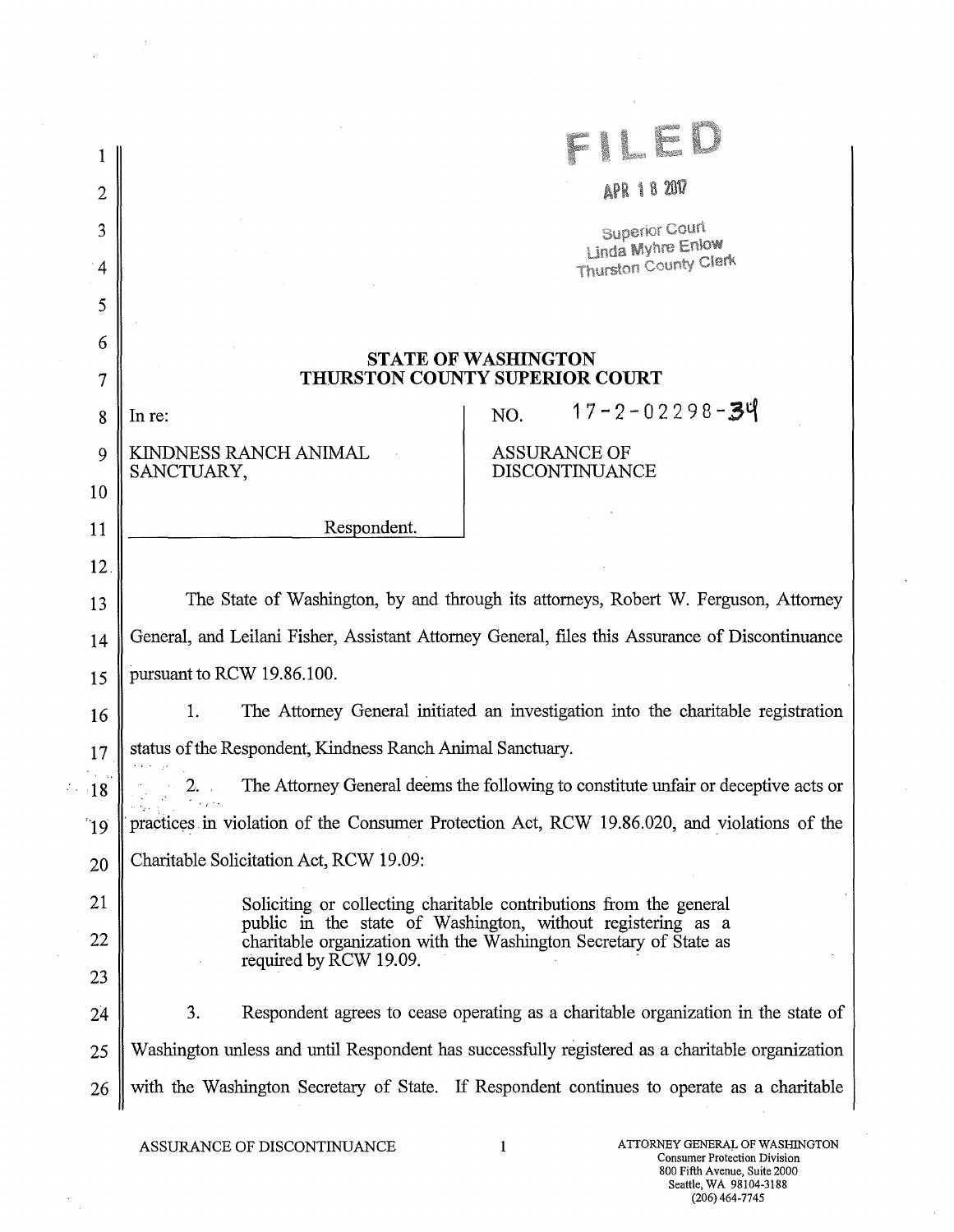1 organization in the state of Washington, proof of the registration must be received by the Office of 2 the Attorney General in order to comply with the requirements of this Assurance of 3 Discontinuance.

4 4. The Respondent agrees to pay the costs and reasonable attorney fees incurred by 5 || the Attorney General in pursuing this matter in the amount of \$1,000.00, payable in full upon 6 Signing this Assurance of Discontinuance. Payment shall be made by valid cashier's check, paid 7 || to the order of Attorney General—State of Washington.

8 || 5. Respondent shall send the signed Assurance of Discontinuance and the cashier's 9 check to the Office of the Attorney General, Attention: Cynthia Lockridge, Consumer 10 | Protection Division, 800 Fifth Avenue, Suite 2000, Seattle, Washington, 98104-3188.

11 6. This Assurance of Discontinuance shall not be considered an admission of 12 violation of the Consumer Protection Act or the Charitable Solicitations Act for any purposes, but 13 failure to comply with this Assurance of Discontinuance shall be *prima facie* evidence of 14 violations of RCW 19.86.020, thereby placing upon the violator, Kindness Ranch Animal 15 Sanctuary, and its officers, directors, and principals, the burden of defending against imposition 16 by the Court of injunctions, restitution, and civil penalties of up to \$2,000.00 per violation and 17 costs, including reasonable attorney's fees, incurred by the Attorney General in pursuing such 18  $\parallel$  action.

19 7. Under no circumstances shall this Assurance of Discontinuance or the name of the 20 State of Washington, the Office of the Attorney General, the Washington Secretary of State, or 21 || any of its employees or representatives be used by the Respondent or by its officers, employees, 22 | representatives, or agents in conjunction with any business activity of the Respondent.

- 23  $111$  $111$ 24
- 25  $111$
- $111$ 26

ASSURANCE OF DISCONTINUANCE 2 ATTORNEY GENERAL OF WASHINGTON Consumer Protection Division 800 Fifth Avenue, Suite 2000 Seattle, WA 98104-3188 (206)464-7745